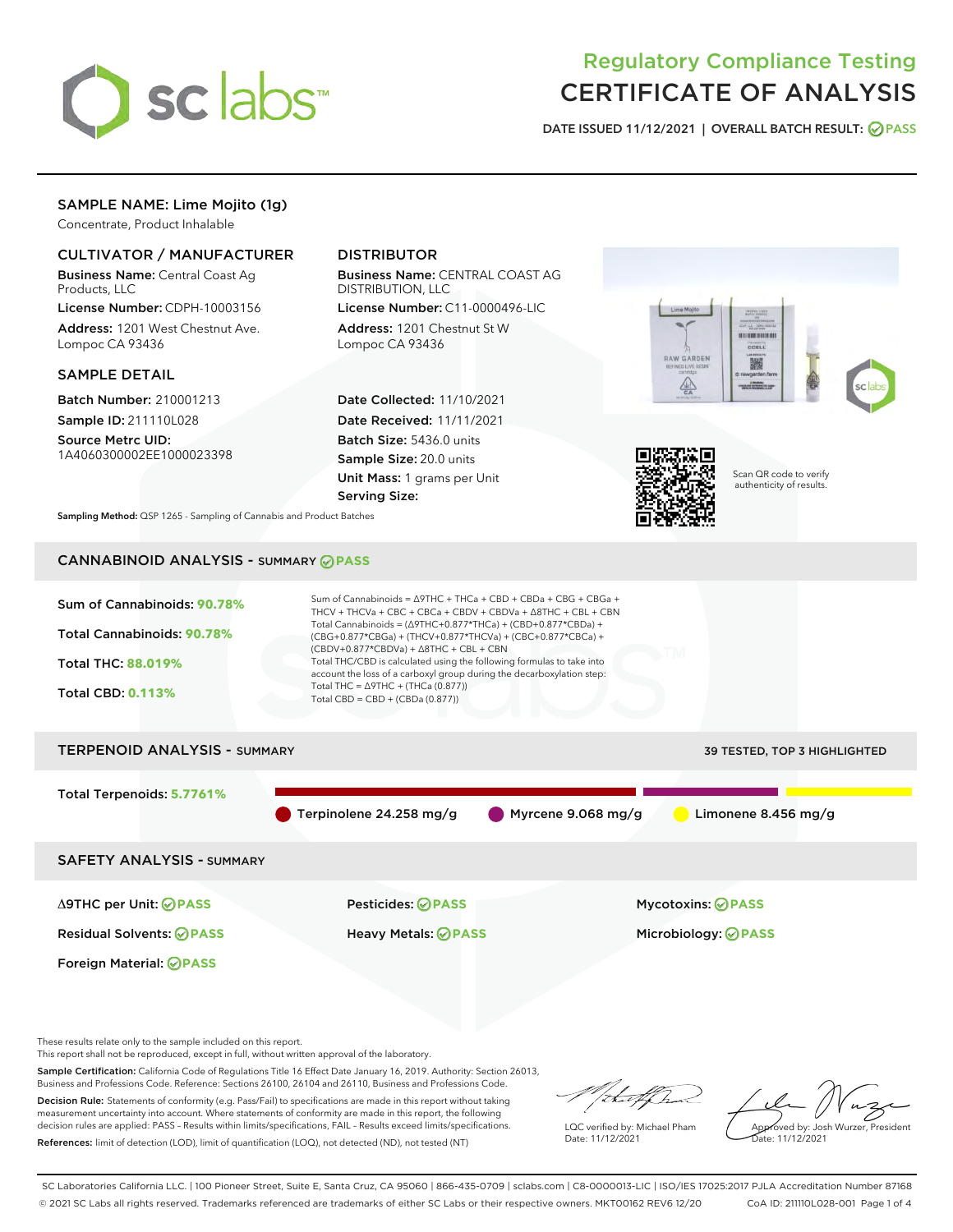



LIME MOJITO (1G) | DATE ISSUED 11/12/2021 | OVERALL BATCH RESULT: O PASS

### CANNABINOID TEST RESULTS - 11/11/2021 2 PASS

Tested by high-performance liquid chromatography with diode-array detection (HPLC-DAD). **Method:** QSP 1157 - Analysis of Cannabinoids by HPLC-DAD

#### TOTAL CANNABINOIDS: **90.78%**

Total Cannabinoids (Total THC) + (Total CBD) + (Total CBG) + (Total THCV) + (Total CBC) + (Total CBDV) + ∆8THC + CBL + CBN

TOTAL THC: **88.019%** Total THC (∆9THC+0.877\*THCa)

TOTAL CBD: **0.113%**

Total CBD (CBD+0.877\*CBDa)

TOTAL CBG: 2.063% Total CBG (CBG+0.877\*CBGa)

TOTAL THCV: 0.48% Total THCV (THCV+0.877\*THCVa)

TOTAL CBC: ND Total CBC (CBC+0.877\*CBCa)

TOTAL CBDV: ND Total CBDV (CBDV+0.877\*CBDVa)

| <b>COMPOUND</b>  | LOD/LOQ<br>(mg/g)          | <b>MEASUREMENT</b><br><b>UNCERTAINTY</b><br>(mg/g) | <b>RESULT</b><br>(mg/g) | <b>RESULT</b><br>(%) |
|------------------|----------------------------|----------------------------------------------------|-------------------------|----------------------|
| <b>A9THC</b>     | 0.06/0.26                  | ±30.279                                            | 880.19                  | 88.019               |
| <b>CBG</b>       | 0.06/0.19                  | ±0.813                                             | 20.63                   | 2.063                |
| <b>THCV</b>      | 0.1/0.2                    | ±0.24                                              | 4.8                     | 0.48                 |
| <b>CBD</b>       | 0.07/0.29                  | ±0.052                                             | 1.13                    | 0.113                |
| <b>CBN</b>       | 0.1/0.3                    | ±0.07                                              | 1.1                     | 0.11                 |
| $\triangle$ 8THC | 0.1/0.4                    | N/A                                                | <b>ND</b>               | <b>ND</b>            |
| <b>THCa</b>      | 0.05/0.14                  | N/A                                                | <b>ND</b>               | <b>ND</b>            |
| <b>THCVa</b>     | 0.07/0.20                  | N/A                                                | <b>ND</b>               | <b>ND</b>            |
| <b>CBDa</b>      | 0.02/0.19                  | N/A                                                | <b>ND</b>               | <b>ND</b>            |
| <b>CBDV</b>      | 0.04/0.15                  | N/A                                                | <b>ND</b>               | <b>ND</b>            |
| <b>CBDVa</b>     | 0.03/0.53                  | N/A                                                | <b>ND</b>               | <b>ND</b>            |
| <b>CBGa</b>      | 0.1 / 0.2                  | N/A                                                | <b>ND</b>               | <b>ND</b>            |
| <b>CBL</b>       | 0.06 / 0.24                | N/A                                                | <b>ND</b>               | <b>ND</b>            |
| <b>CBC</b>       | 0.2 / 0.5                  | N/A                                                | <b>ND</b>               | <b>ND</b>            |
| <b>CBCa</b>      | 0.07/0.28                  | N/A                                                | <b>ND</b>               | <b>ND</b>            |
|                  | <b>SUM OF CANNABINOIDS</b> |                                                    | 907.8 mg/g              | 90.78%               |

#### **UNIT MASS: 1 grams per Unit**

| ∆9THC per Unit                         | 1120 per-package limit | 880.19 mg/unit | <b>PASS</b> |
|----------------------------------------|------------------------|----------------|-------------|
| <b>Total THC per Unit</b>              |                        | 880.19 mg/unit |             |
| <b>CBD</b> per Unit                    |                        | $1.13$ mg/unit |             |
| <b>Total CBD per Unit</b>              |                        | $1.13$ mg/unit |             |
| <b>Sum of Cannabinoids</b><br>per Unit |                        | 907.8 mg/unit  |             |
| <b>Total Cannabinoids</b><br>per Unit  |                        | 907.8 mg/unit  |             |

| <b>COMPOUND</b>         | LOD/LOQ<br>(mg/g) | <b>MEASUREMENT</b><br><b>UNCERTAINTY</b><br>(mg/g) | <b>RESULT</b><br>(mg/g)                         | <b>RESULT</b><br>(%) |
|-------------------------|-------------------|----------------------------------------------------|-------------------------------------------------|----------------------|
| <b>Terpinolene</b>      | 0.008 / 0.026     | ±0.4973                                            | 24.258                                          | 2.4258               |
| <b>Myrcene</b>          | 0.008 / 0.025     | ±0.1170                                            | 9.068                                           | 0.9068               |
| Limonene                | 0.005 / 0.016     | ±0.1209                                            | 8.456                                           | 0.8456               |
| $\beta$ Caryophyllene   | 0.004 / 0.012     | ±0.1594                                            | 4.477                                           | 0.4477               |
| $\beta$ Pinene          | 0.004 / 0.014     | ±0.0241                                            | 2.099                                           | 0.2099               |
| $\alpha$ Pinene         | 0.005 / 0.017     | ±0.0107                                            | 1.240                                           | 0.1240               |
| Linalool                | 0.009 / 0.032     | ±0.0470                                            | 1.238                                           | 0.1238               |
| $\alpha$ Humulene       | 0.009 / 0.029     | ±0.0340                                            | 1.058                                           | 0.1058               |
| Terpineol               | 0.016 / 0.055     | ±0.0552                                            | 0.899                                           | 0.0899               |
| $\alpha$ Phellandrene   | 0.006 / 0.020     | ±0.0109                                            | 0.803                                           | 0.0803               |
| Fenchol                 | 0.010 / 0.034     | ±0.0267                                            | 0.691                                           | 0.0691               |
| 3 Carene                | 0.005 / 0.018     | ±0.0090                                            | 0.636                                           | 0.0636               |
| $\alpha$ Terpinene      | 0.005 / 0.017     | ±0.0091                                            | 0.613                                           | 0.0613               |
| $\gamma$ Terpinene      | 0.006 / 0.018     | ±0.0080                                            | 0.461                                           | 0.0461               |
| Ocimene                 | 0.011 / 0.038     | ±0.0141                                            | 0.439                                           | 0.0439               |
| trans-ß-Farnesene       | 0.008 / 0.025     | ±0.0147                                            | 0.415                                           | 0.0415               |
| <b>Borneol</b>          | 0.005 / 0.016     | ±0.0055                                            | 0.132                                           | 0.0132               |
| Camphene                | 0.005 / 0.015     | ±0.0014                                            | 0.124                                           | 0.0124               |
| Sabinene                | 0.004 / 0.014     | ±0.0014                                            | 0.114                                           | 0.0114               |
| Nerolidol               | 0.009 / 0.028     | ±0.0053                                            | 0.084                                           | 0.0084               |
| Eucalyptol              | 0.006 / 0.018     | ±0.0018                                            | 0.073                                           | 0.0073               |
| $\alpha$ Bisabolol      | 0.008 / 0.026     | ±0.0037                                            | 0.069                                           | 0.0069               |
| p-Cymene                | 0.005 / 0.016     | ±0.0017                                            | 0.062                                           | 0.0062               |
| Geraniol                | 0.002 / 0.007     | ±0.0026                                            | 0.060                                           | 0.0060               |
| Valencene               | 0.009 / 0.030     | ±0.0037                                            | 0.053                                           | 0.0053               |
| Guaiol                  | 0.009 / 0.030     | ±0.0018                                            | 0.039                                           | 0.0039               |
| Fenchone                | 0.009 / 0.028     | ±0.0011                                            | 0.037                                           | 0.0037               |
| Sabinene Hydrate        | 0.006 / 0.022     | ±0.0012                                            | 0.032                                           | 0.0032               |
| Citronellol             | 0.003 / 0.010     | ±0.0015                                            | 0.031                                           | 0.0031               |
| Nerol                   | 0.003 / 0.011     | N/A                                                | <loq< th=""><th><loq< th=""></loq<></th></loq<> | <loq< th=""></loq<>  |
| Caryophyllene<br>Oxide  | 0.010 / 0.033     | N/A                                                | <loq< th=""><th><loq< th=""></loq<></th></loq<> | <loq< th=""></loq<>  |
| (-)-Isopulegol          | 0.005 / 0.016     | N/A                                                | ND                                              | ND                   |
| Camphor                 | 0.006 / 0.019     | N/A                                                | ND                                              | ND                   |
| Isoborneol              | 0.004 / 0.012     | N/A                                                | ND                                              | ND                   |
| Menthol                 | 0.008 / 0.025     | N/A                                                | ND                                              | ND                   |
| R-(+)-Pulegone          | 0.003 / 0.011     | N/A                                                | ND                                              | ND                   |
| <b>Geranyl Acetate</b>  | 0.004 / 0.014     | N/A                                                | ND                                              | ND                   |
| $\alpha$ Cedrene        | 0.005 / 0.016     | N/A                                                | ND                                              | ND                   |
| Cedrol                  | 0.008 / 0.027     | N/A                                                | ND                                              | ND                   |
| <b>TOTAL TERPENOIDS</b> |                   |                                                    | 57.761 mg/g                                     | 5.7761%              |

SC Laboratories California LLC. | 100 Pioneer Street, Suite E, Santa Cruz, CA 95060 | 866-435-0709 | sclabs.com | C8-0000013-LIC | ISO/IES 17025:2017 PJLA Accreditation Number 87168 © 2021 SC Labs all rights reserved. Trademarks referenced are trademarks of either SC Labs or their respective owners. MKT00162 REV6 12/20 CoA ID: 211110L028-001 Page 2 of 4

# TERPENOID TEST RESULTS - 11/12/2021

Terpene analysis utilizing gas chromatography-flame ionization detection (GC-FID). **Method:** QSP 1192 - Analysis of Terpenoids by GC-FID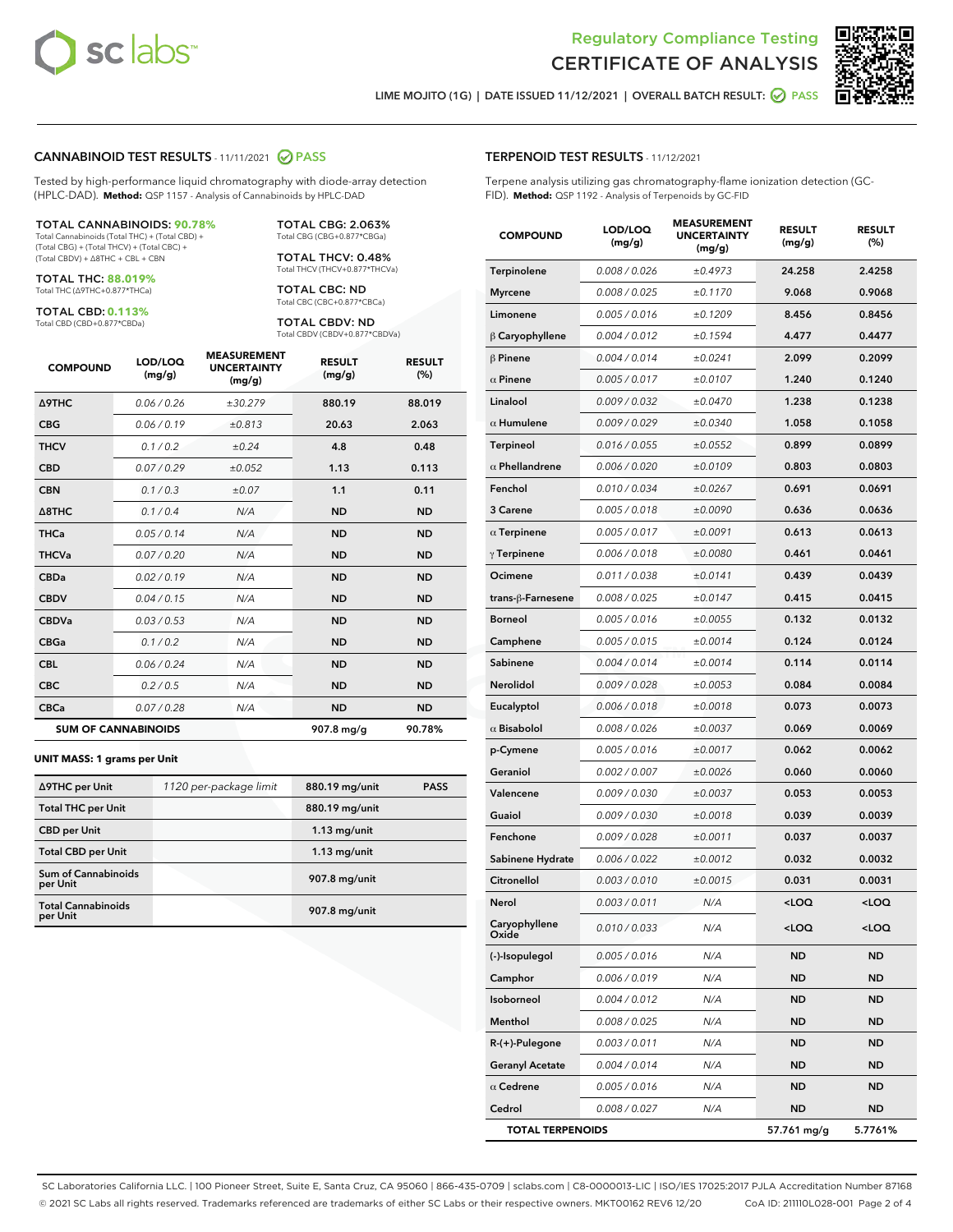



LIME MOJITO (1G) | DATE ISSUED 11/12/2021 | OVERALL BATCH RESULT: ● PASS

# CATEGORY 1 PESTICIDE TEST RESULTS - 11/12/2021 @ PASS

Pesticide and plant growth regulator analysis utilizing high-performance liquid chromatography-mass spectrometry (HPLC-MS) or gas chromatography-mass spectrometry (GC-MS). \*GC-MS utilized where indicated. **Method:** QSP 1212 - Analysis of Pesticides and Mycotoxins by LC-MS or QSP 1213 - Analysis of Pesticides by GC-MS

| <b>COMPOUND</b>             | LOD/LOQ<br>$(\mu g/g)$ | <b>ACTION</b><br>LIMIT<br>$(\mu g/g)$ | <b>MEASUREMENT</b><br><b>UNCERTAINTY</b><br>$(\mu g/g)$ | <b>RESULT</b><br>$(\mu g/g)$ | <b>RESULT</b> |
|-----------------------------|------------------------|---------------------------------------|---------------------------------------------------------|------------------------------|---------------|
| Aldicarb                    | 0.03 / 0.08            | $\geq$ LOD                            | N/A                                                     | <b>ND</b>                    | <b>PASS</b>   |
| Carbofuran                  | 0.02 / 0.05            | $>$ LOD                               | N/A                                                     | <b>ND</b>                    | <b>PASS</b>   |
| Chlordane*                  | 0.03 / 0.08            | ≥ LOD                                 | N/A                                                     | <b>ND</b>                    | <b>PASS</b>   |
| Chlorfenapyr*               | 0.03/0.10              | ≥ LOD                                 | N/A                                                     | <b>ND</b>                    | <b>PASS</b>   |
| Chlorpyrifos                | 0.02 / 0.06            | $\geq$ LOD                            | N/A                                                     | <b>ND</b>                    | <b>PASS</b>   |
| Coumaphos                   | 0.02 / 0.07            | ≥ LOD                                 | N/A                                                     | <b>ND</b>                    | <b>PASS</b>   |
| Daminozide                  | 0.02 / 0.07            | $\geq$ LOD                            | N/A                                                     | <b>ND</b>                    | <b>PASS</b>   |
| <b>DDVP</b><br>(Dichlorvos) | 0.03/0.09              | $\geq$ LOD                            | N/A                                                     | <b>ND</b>                    | <b>PASS</b>   |
| Dimethoate                  | 0.03 / 0.08            | $\ge$ LOD                             | N/A                                                     | <b>ND</b>                    | <b>PASS</b>   |
| Ethoprop(hos)               | 0.03/0.10              | $>$ LOD                               | N/A                                                     | <b>ND</b>                    | <b>PASS</b>   |
| Etofenprox                  | 0.02 / 0.06            | $>$ LOD                               | N/A                                                     | <b>ND</b>                    | <b>PASS</b>   |
| Fenoxycarb                  | 0.03/0.08              | $\geq$ LOD                            | N/A                                                     | <b>ND</b>                    | <b>PASS</b>   |
| Fipronil                    | 0.03/0.08              | $\geq$ LOD                            | N/A                                                     | <b>ND</b>                    | <b>PASS</b>   |
| Imazalil                    | 0.02 / 0.06            | $\geq$ LOD                            | N/A                                                     | <b>ND</b>                    | <b>PASS</b>   |
| <b>Methiocarb</b>           | 0.02 / 0.07            | ≥ LOD                                 | N/A                                                     | <b>ND</b>                    | <b>PASS</b>   |
| Methyl<br>parathion         | 0.03/0.10              | $\geq$ LOD                            | N/A                                                     | <b>ND</b>                    | <b>PASS</b>   |
| <b>Mevinphos</b>            | 0.03/0.09              | $\geq$ LOD                            | N/A                                                     | <b>ND</b>                    | <b>PASS</b>   |
| Paclobutrazol               | 0.02 / 0.05            | $\geq$ LOD                            | N/A                                                     | <b>ND</b>                    | <b>PASS</b>   |
| Propoxur                    | 0.03/0.09              | ≥ LOD                                 | N/A                                                     | <b>ND</b>                    | <b>PASS</b>   |
| Spiroxamine                 | 0.03 / 0.08            | $\ge$ LOD                             | N/A                                                     | <b>ND</b>                    | <b>PASS</b>   |
| <b>Thiacloprid</b>          | 0.03/0.10              | $\geq$ LOD                            | N/A                                                     | <b>ND</b>                    | <b>PASS</b>   |
|                             |                        |                                       |                                                         |                              |               |

# CATEGORY 2 PESTICIDE TEST RESULTS - 11/12/2021 @ PASS

| <b>COMPOUND</b>          | LOD/LOO<br>$(\mu g/g)$ | <b>ACTION</b><br>LIMIT<br>$(\mu g/g)$ | <b>MEASUREMENT</b><br><b>UNCERTAINTY</b><br>$(\mu g/g)$ | <b>RESULT</b><br>$(\mu g/g)$ | <b>RESULT</b> |  |
|--------------------------|------------------------|---------------------------------------|---------------------------------------------------------|------------------------------|---------------|--|
| Abamectin                | 0.03/0.10              | 0.1                                   | N/A                                                     | <b>ND</b>                    | <b>PASS</b>   |  |
| Acephate                 | 0.02/0.07              | 0.1                                   | N/A                                                     | <b>ND</b>                    | <b>PASS</b>   |  |
| Acequinocyl              | 0.02/0.07              | 0.1                                   | N/A                                                     | <b>ND</b>                    | <b>PASS</b>   |  |
| Acetamiprid              | 0.02/0.05              | 0.1                                   | N/A                                                     | <b>ND</b>                    | <b>PASS</b>   |  |
| Azoxystrobin             | 0.02/0.07              | 0.1                                   | N/A                                                     | <b>ND</b>                    | <b>PASS</b>   |  |
| <b>Bifenazate</b>        | 0.01/0.04              | 0.1                                   | N/A                                                     | <b>ND</b>                    | <b>PASS</b>   |  |
| <b>Bifenthrin</b>        | 0.02/0.05              | 3                                     | N/A                                                     | <b>ND</b>                    | <b>PASS</b>   |  |
| <b>Boscalid</b>          | 0.03/0.09              | 0.1                                   | N/A                                                     | <b>ND</b>                    | <b>PASS</b>   |  |
| Captan                   | 0.19/0.57              | 0.7                                   | N/A                                                     | <b>ND</b>                    | <b>PASS</b>   |  |
| Carbaryl                 | 0.02/0.06              | 0.5                                   | N/A                                                     | <b>ND</b>                    | <b>PASS</b>   |  |
| Chlorantranilip-<br>role | 0.04/0.12              | 10                                    | N/A                                                     | <b>ND</b>                    | <b>PASS</b>   |  |
| Clofentezine             | 0.03/0.09              | 0.1                                   | N/A                                                     | <b>ND</b>                    | <b>PASS</b>   |  |

# CATEGORY 2 PESTICIDE TEST RESULTS - 11/12/2021 continued

| <b>COMPOUND</b>               | LOD/LOQ<br>(µg/g) | <b>ACTION</b><br><b>LIMIT</b><br>$(\mu g/g)$ | <b>MEASUREMENT</b><br><b>UNCERTAINTY</b><br>$(\mu g/g)$ | <b>RESULT</b><br>(µg/g) | <b>RESULT</b> |
|-------------------------------|-------------------|----------------------------------------------|---------------------------------------------------------|-------------------------|---------------|
| Cyfluthrin                    | 0.12 / 0.38       | $\overline{c}$                               | N/A                                                     | ND                      | <b>PASS</b>   |
| Cypermethrin                  | 0.11 / 0.32       | $\mathcal{I}$                                | N/A                                                     | ND                      | <b>PASS</b>   |
| <b>Diazinon</b>               | 0.02 / 0.05       | 0.1                                          | N/A                                                     | <b>ND</b>               | <b>PASS</b>   |
| Dimethomorph                  | 0.03 / 0.09       | 2                                            | N/A                                                     | ND                      | <b>PASS</b>   |
| Etoxazole                     | 0.02 / 0.06       | 0.1                                          | N/A                                                     | ND                      | <b>PASS</b>   |
| Fenhexamid                    | 0.03 / 0.09       | 0.1                                          | N/A                                                     | ND                      | <b>PASS</b>   |
| Fenpyroximate                 | 0.02 / 0.06       | 0.1                                          | N/A                                                     | <b>ND</b>               | <b>PASS</b>   |
| Flonicamid                    | 0.03 / 0.10       | 0.1                                          | N/A                                                     | ND                      | <b>PASS</b>   |
| Fludioxonil                   | 0.03 / 0.10       | 0.1                                          | N/A                                                     | ND                      | <b>PASS</b>   |
| Hexythiazox                   | 0.02 / 0.07       | 0.1                                          | N/A                                                     | ND                      | <b>PASS</b>   |
| Imidacloprid                  | 0.04 / 0.11       | 5                                            | N/A                                                     | ND                      | <b>PASS</b>   |
| Kresoxim-methyl               | 0.02 / 0.07       | 0.1                                          | N/A                                                     | ND                      | <b>PASS</b>   |
| Malathion                     | 0.03 / 0.09       | 0.5                                          | N/A                                                     | ND                      | <b>PASS</b>   |
| Metalaxyl                     | 0.02 / 0.07       | $\overline{c}$                               | N/A                                                     | ND                      | <b>PASS</b>   |
| Methomyl                      | 0.03 / 0.10       | $\mathbf{1}$                                 | N/A                                                     | ND                      | <b>PASS</b>   |
| Myclobutanil                  | 0.03 / 0.09       | 0.1                                          | N/A                                                     | <b>ND</b>               | <b>PASS</b>   |
| Naled                         | 0.02 / 0.07       | 0.1                                          | N/A                                                     | ND                      | <b>PASS</b>   |
| Oxamyl                        | 0.04 / 0.11       | 0.5                                          | N/A                                                     | ND                      | PASS          |
| Pentachloronitro-<br>benzene* | 0.03 / 0.09       | 0.1                                          | N/A                                                     | ND                      | <b>PASS</b>   |
| Permethrin                    | 0.04 / 0.12       | 0.5                                          | N/A                                                     | ND                      | <b>PASS</b>   |
| Phosmet                       | 0.03 / 0.10       | 0.1                                          | N/A                                                     | ND                      | <b>PASS</b>   |
| Piperonylbu-<br>toxide        | 0.02 / 0.07       | 3                                            | N/A                                                     | <b>ND</b>               | <b>PASS</b>   |
| Prallethrin                   | 0.03 / 0.08       | 0.1                                          | N/A                                                     | ND                      | <b>PASS</b>   |
| Propiconazole                 | 0.02 / 0.07       | 0.1                                          | N/A                                                     | <b>ND</b>               | <b>PASS</b>   |
| Pyrethrins                    | 0.04 / 0.12       | 0.5                                          | N/A                                                     | ND                      | <b>PASS</b>   |
| Pyridaben                     | 0.02 / 0.07       | 0.1                                          | N/A                                                     | <b>ND</b>               | <b>PASS</b>   |
| Spinetoram                    | 0.02 / 0.07       | 0.1                                          | N/A                                                     | ND                      | <b>PASS</b>   |
| Spinosad                      | 0.02 / 0.07       | 0.1                                          | N/A                                                     | ND                      | <b>PASS</b>   |
| Spiromesifen                  | 0.02 / 0.05       | 0.1                                          | N/A                                                     | <b>ND</b>               | <b>PASS</b>   |
| Spirotetramat                 | 0.02 / 0.06       | 0.1                                          | N/A                                                     | ND                      | <b>PASS</b>   |
| Tebuconazole                  | 0.02 / 0.07       | 0.1                                          | N/A                                                     | ND                      | <b>PASS</b>   |
| Thiamethoxam                  | 0.03 / 0.10       | 5                                            | N/A                                                     | <b>ND</b>               | <b>PASS</b>   |
| Trifloxystrobin               | 0.03 / 0.08       | 0.1                                          | N/A                                                     | <b>ND</b>               | <b>PASS</b>   |

SC Laboratories California LLC. | 100 Pioneer Street, Suite E, Santa Cruz, CA 95060 | 866-435-0709 | sclabs.com | C8-0000013-LIC | ISO/IES 17025:2017 PJLA Accreditation Number 87168 © 2021 SC Labs all rights reserved. Trademarks referenced are trademarks of either SC Labs or their respective owners. MKT00162 REV6 12/20 CoA ID: 211110L028-001 Page 3 of 4